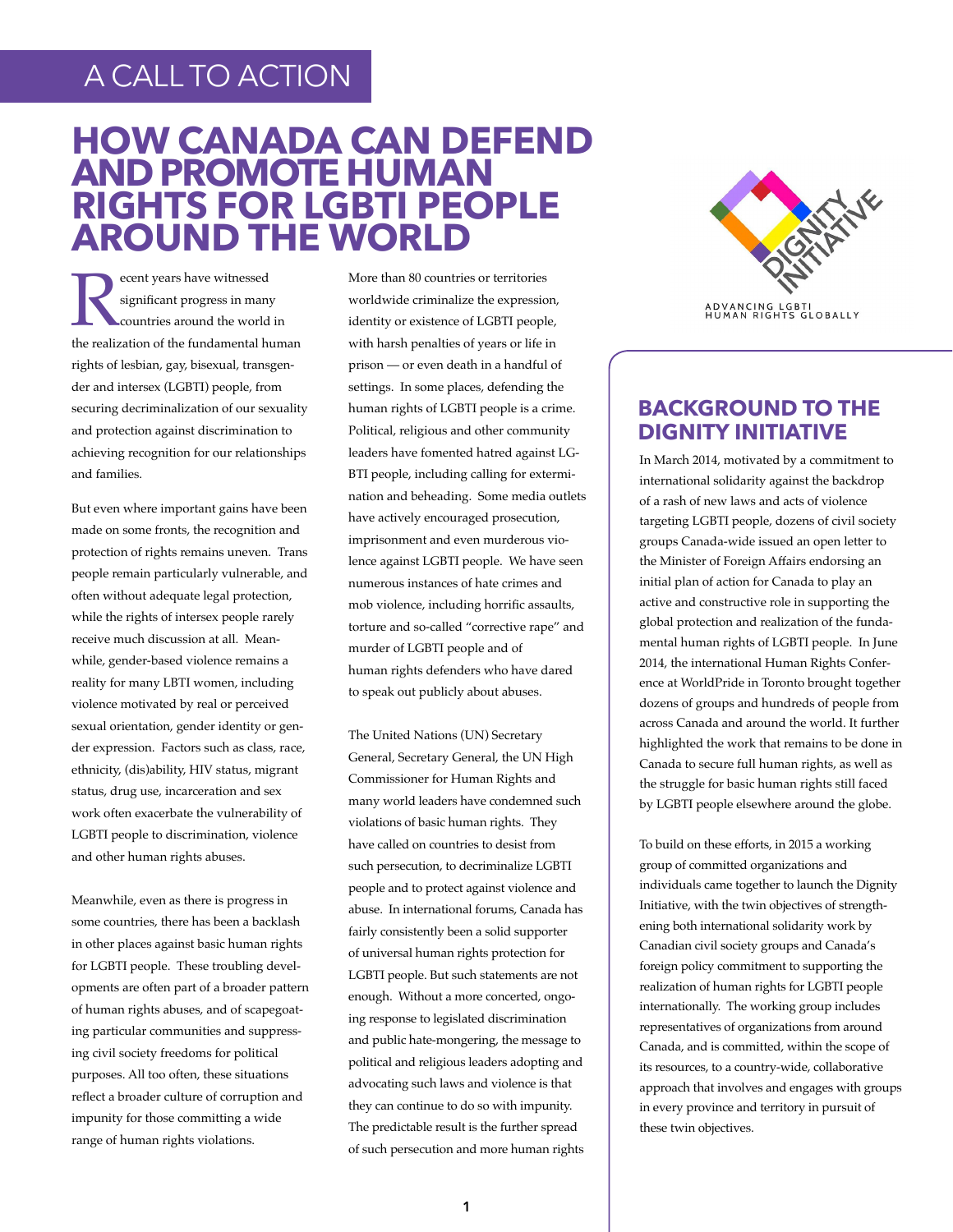abuses that destroy lives, families and communities, and that undermine respect for the human rights of all people, as well as impeding economic development and the full contribution of all members of society to their communities' and countries' well-being.

The Dignity Initiative recognizes the universality of human rights and the importance of the intersection of various human rights. LGBTI people face a range of violations of their human rights, including the rights to: life; security of the person; privacy; freedoms of expression, association and peaceful assembly; freedom from discrimination; freedom

from arbitrary search, arrest and detention; freedom from torture and other cruel, inhuman or degrading treatment; and the full range of social and economic rights such as housing, employment and the highest attainable standard of health. An agenda to realize the fundamental dignity of the human person for LGBTI people reflects that LGBTI people need to be free not only from criminalization, violence and discrimination related to sexual orientation and gender identity or expression, but also to enjoy the full range of universal human rights that are the entitlement of all people. Such an agenda situates the realization of the human rights of LGBTI people within a broader agenda of sexual and reproductive

health and rights, gender and racial equality, ending poverty, and other fundamental rights and freedoms.

The Dignity Initiative was developed through a process of open participation and input from both Canadian and international human rights advocates. This initiative will be a resource to Canadian organizations in supporting LGBTI human rights advocacy internationally, and a guide to securing a future commitment and action by Canada in support of such rights globally.

## **CANADA'S ROLE IN EXPORTING HOMOPHOBIA**

Sadly, there are Canadian organizations and individuals who have not only mobilized against the rights of LGBTI people in Canada, but have also promoted hatred beyond our borders, including encouraging the retention or adoption of anti-LGBTI laws in other countries. One way to act in solidarity with LGBTI people around the world is to expose and challenge these organizations and individuals in Canada.

## **ADDRESSING HUMAN RIGHTS HERE AT HOME**

Strengthening Canada's support for human rights abroad for LGBTI people does not mean that the fight for human rights here at home is finished. Among other things, trans people must enjoy explicit protection against discrimination and hate crimes in Canadian law, adequate and non-discriminatory health services, and access to documents reflecting their identity properly. LGBTI youth still face harassment and abuse, and high levels of homelessness and poverty; they need safe services. So, too, do LGBTI seniors. Canada has some of the most egregious laws in the world unjustly criminalizing people living with HIV. Violence touches the lives of at least one quarter of women in Canada at some point, and some women - in particular, Indigenous women – face even higher rates. Racialized people face much higher rates of policing and police violence, and are disproportionately imprisoned. One of the world's most aggressive and expansive criminal law regimes puts sex workers at greater risk of harm. Asylum-seekers are denied essential health care. The struggle for human rights is universal; action abroad must be matched by action at home.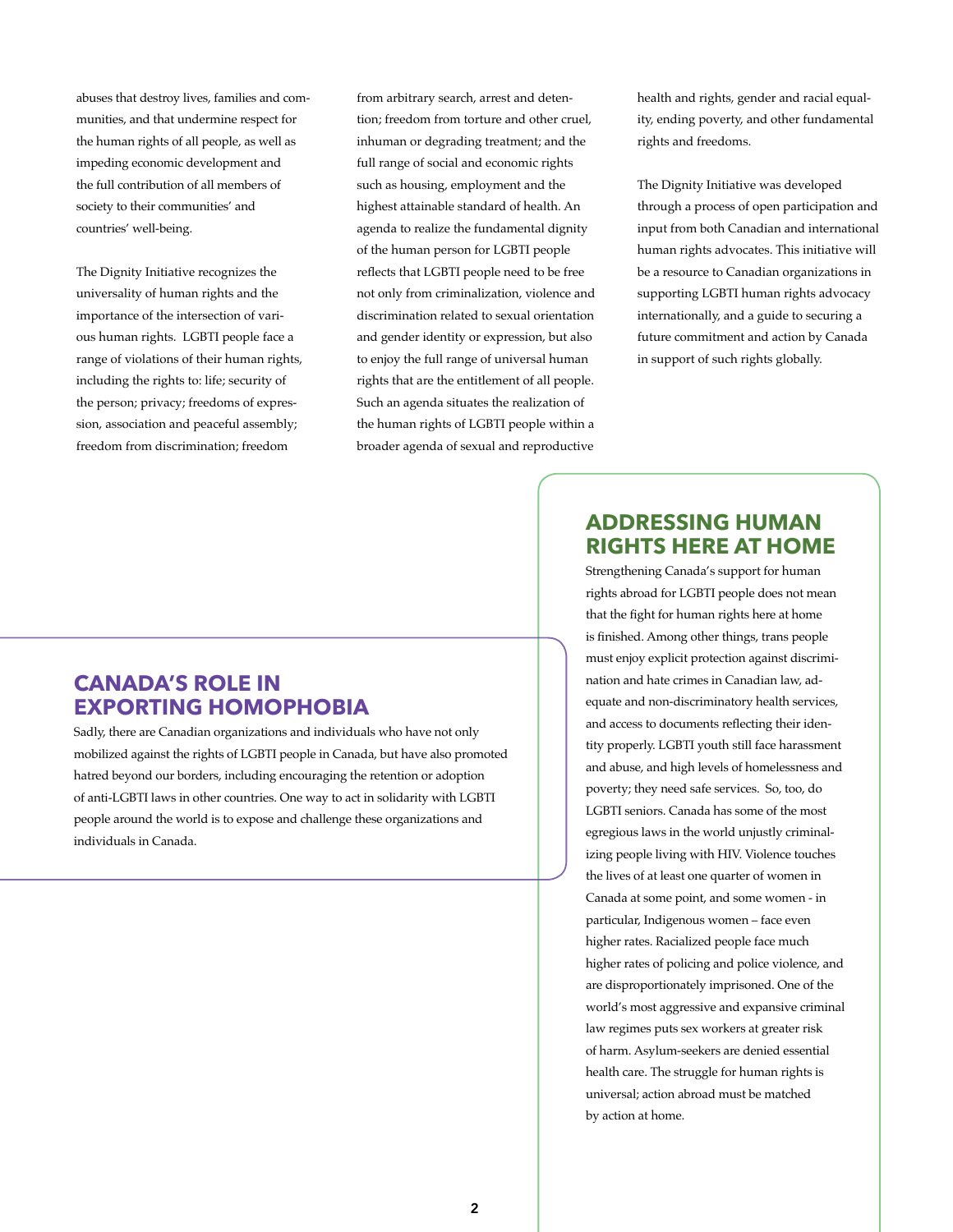# **RECOMMENDATIONS TO THE CANADIAN FEDERAL GOVERNMENT**

We call upon the Government of Canada to act, individually and in concert with other like-minded governments, to defend the fundamental human rights of LGBTI people around the world. In particular, we call upon Canada to take the following actions, widely supported by Canadian civil society and reflecting appeals from LGBTI advocates around the world facing hostility, criminalization, violence and discrimination:

- REACH OUT to LGBTI activists and human rights defenders in countries where such rights are denied or violated, and actively participate in regional and global initiatives that work to amplify the voices of LGBTI activists around the world.
- 1. Speak out publicly in support of governments that take positive actions ito support human rights for LGBTI people. Follow the advice of local LGBTI activists regarding whether, when and how to speak out publicly and/or privately against the adoption of anti-LG-BTI laws and against violence or other hate crimes targeting LGBTI people. Recognizing that there may not always be local groups to work with, it is important to connect with regional organizations, international NGOs already involved in that country, or the diplomatic missions of countries familiar with the area.
- 2. Work with respected jurists and faith leaders, as well as other human rights defenders and community leaders, both in Canada and in countries where LGBTI people face criminalization, discrimination and violence, to support a wide and diverse array of voices speaking up for the human rights of LGBTI people. Canada should be sensitive to the concern that sometimes speaking out publicly can cause more harm than good.
- 3. Intervene when human rights def-enders are detained, including by having diplomatic personnel raise objections and monitor trials of human rights defenders and others targeted under anti-LGBTI laws. When deemed appropriate by local LGBTI advocates, speak out publicly

when LGBTI people or their allies are charged under discriminatory laws criminalizing them or their defense of human rights.

#### $\Diamond$  ENHANCE FUNDING to

support organizations around the world and in Canada working to defend and promote human rights, including of LGBTI people.

- 4. Strengthen the capacity of both LGBTI and non-LGBTI human rights organizations to defend basic human rights, including for LGBTI people. Provide support for building the capacity of lawyers, law enforcement personnel, national human rights institutions and judicial systems to respect and defend human rights, including the rights of LGBTI people. Examples include providing support for non-governmental organizations challenging discriminatory anti-LGBTI legislation in courts, or funding security and safety measures for human rights defenders facing threats of violence.
- 5. Beyond simply responding to urgent situations of attacks on human rights, provide financial support for LGBTI movement-building around the world, including core and program support to organizations working in areas such as health, community development, and engagement of religious leaders and institutions, so as to assist in mobilizing key constituencies speaking out in support of human rights for LGBTI people.
- 6. Ensure that official development assistance (ODA) does not go to non-governmental organizations that promote or support legislation criminalizing LGBTI people or that encourage hatred or violence against LGBTI people. Examine

options for redirecting any such funding within a country, while taking care to preserve essential health and social services, so as to support service providers that are inclusive and address the needs of LGBTI people, and to support community advocacy efforts to protect the human rights of LGBTI people.

- 7. Mainstream LGBTI rights into development funding policies and processes, such that monitoring and evaluation mechanisms oblige organizations, where appropriate, to report on the extent to which projects have worked with LGBTI populations to protect and advance their well-being and rights.
- 8. Ensure that LGBTI rights are systematically integrated into other intersecting international development and human rights funding programs, such as those to alleviate poverty, protect against discrimination, promote civil liberties, address gender-based violence, and/or promote health (i.e., including HIV prevention and care, and sexual and reproductive health more broadly).
- $\Diamond$  USE DIPLOMACY to clearly and publicly define a commitment to the human rights of LGBTI people in Canada's broader foreign policy, including with respect to international development. Use all available diplomatic channels to advance and support human rights of LGBTI people around the world. It is important to acknowledge that one size does not fit all and diplomatic approaches will vary from region to region.
- 9. Use bilateral diplomatic engagement and dialogue with countries to pursue the repeal of anti-LGBTI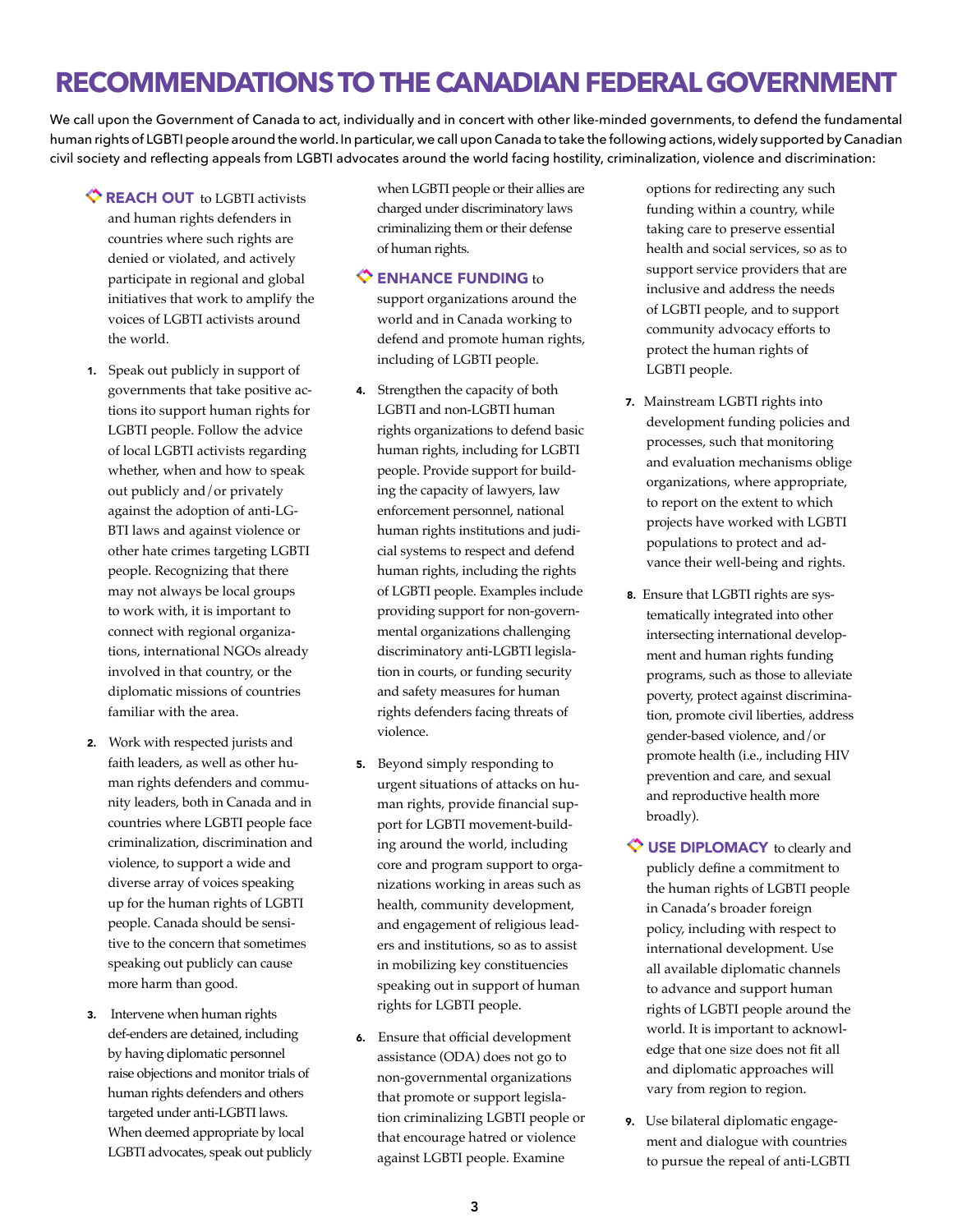laws and to discourage countries from adopting such legislation. Engage in a dialogue about the benefits realized from moving beyond such persecution and instead fostering more inclusive societies based on the principle that fundamental human rights are to be universally enjoyed. Canada should be mindful that our existing and future trade relationships should not affect our commitment to promoting human rights for LG-BTI persons, regardless of country or region.

- 10. In countries where there have been significant violations of human rights of LGBTI people, or adoption of new anti-LGBTI laws, Canada should instruct its diplomatic representatives to consult with local human rights defenders on how best to engage governments in making the case for compliance with international and regional human rights standards. Informed by those discussions with local advocates, Canada's diplomatic representatives incountry should consult with the Minister and senior staff regarding appropriate actions to take that can best support efforts to defend and promote human rights in that specific country context.
- 11. Provide tools and additional resources to support the work of Canadian diplomats in advancing LGBTI rights as a clear foreign policy objective. Develop guidance, such as a manual, for use by Canadian embassies and high commissions in supporting local LGBTI human rights movements, including the allocation of support from the Canada Fund for Local Initiatives.
- 12. Introduce a federal task force bringing together the Department of Foreign Affairs, Trade and Development (DFATD) and other rel-

evant departments to pursue and implement a coordinated strategy to advance the human rights of LGBTI people globally.

- 13. Enhance the human rights capacity of DFATD, including through the provision of additional resources to human rights policy and legal divisions, to support a more comprehensive and consistent approach to the promotion of human rights, including those of LGBTI people.
- 14. Monitor comprehensively on the human rights situation for LGBTI people globally, including the state of legislation that criminalizes or otherwise persecutes LGBTI people.
- 15. Work with other like-minded countries to support LGBTI human rights and oppose anti-LGBTI measures or statements in international and regional forums. Join and support the existing LGBT Core Group at the United Nations on Ending Violence and Discrimination to coordinate efforts to support LGBTI human rights movements and defenders.
- 16. Support the work of UN and regional human rights mechanisms in documenting and addressing LGBTI human rights violations around the world. Such mechanisms can be used to hold states accountable for such violations and to build a body of internationallyrecognized norms protecting and promoting the universal human rights of LGBTI people, consistent with the Yogyakarta Principles (on the application of international human rights law in relation to sexual orientation and gender identity).

#### $\diamondsuit$  SUPPORT REFUGEES and

- facilitate asylum in Canada for LGBTI people fleeing persecution because of their sexual orientation or gender identity or expression, in the case of both those seeking asylum from within Canada and those seeking assistance abroad.
- 17. Expand and make permanent the government's Rainbow Refugee Assistance Program to support LGBTI refugees in need of protection.
- 18. Recognize the need for priority processing of LGBTI people who are "at risk" or in need of protection under the "Urgent Protection Program."
- 19. Reduce wait times for private sponsorship applications so that time from application to arrival is less than one year.
- 20. LGBTI refugee claimants in Canada, like all refugee claimants, should be eligible for basic and extended healthcare through the Interim Federal health Program, for which funding should be fully restored.
- 21. Broaden private sponsorship programs to include countries with high levels of LGBTI persecution.
- 22. Offer asylum to LGBTI human rights defenders and other LGBTI people who are unwillingly "outed" by media outlets or political leaders in countries where LGBTI people are criminalized, or where such outing is intended, or can reasonably be expected, to incite violence, criminal prosecution or other forms of persecution.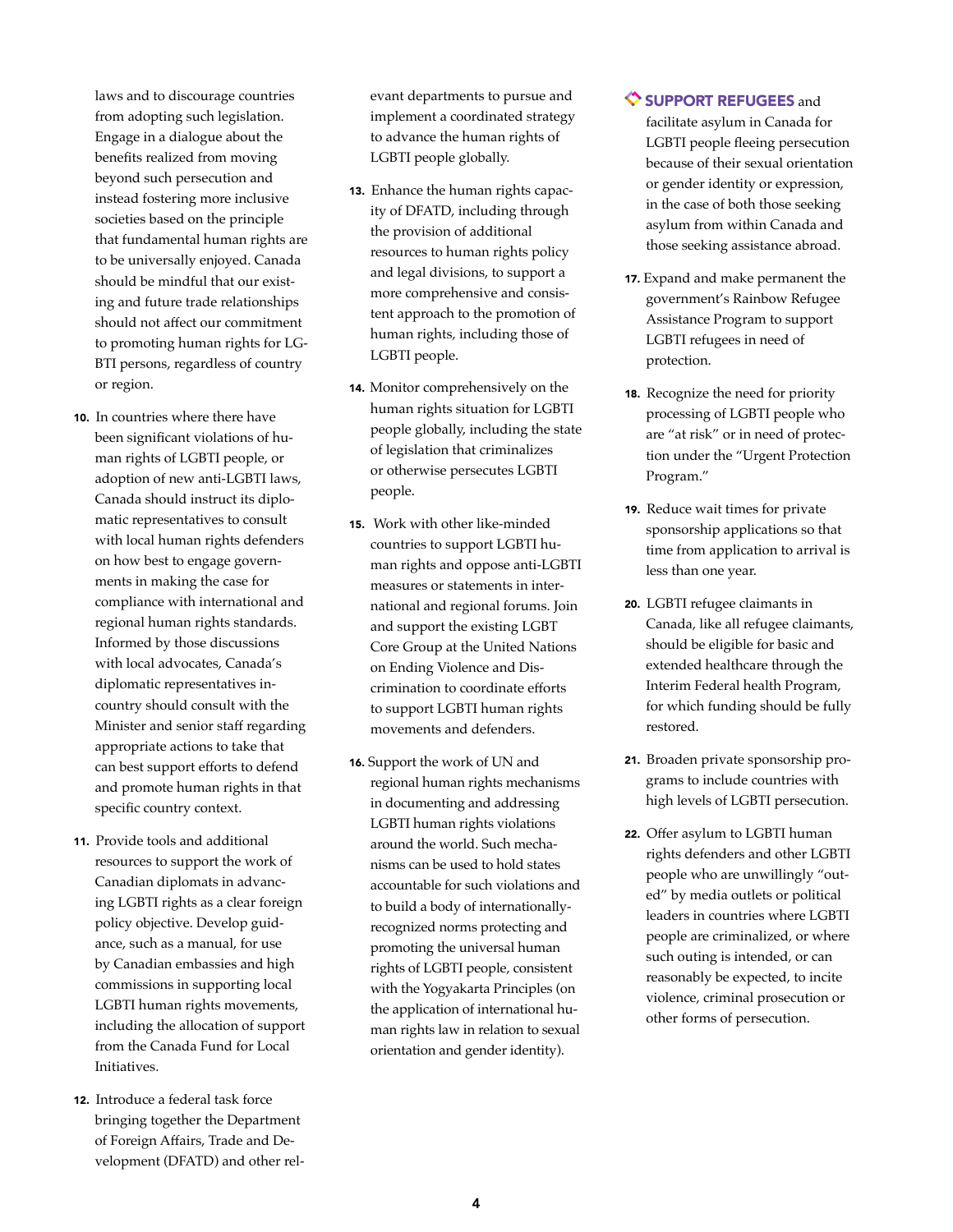## **LIMITATIONS OF LANGUAGE**

The Dignity Initiative recognizes the limitations of using the terms lesbian, gay, bisexual, transgender and intersex. There is a spectrum of gender identity and sexual diversity both in Canada and around the world, and there are many other words in various languages to describe this diversity, reflecting the culturallyand historically-specific ways in which sexual and gender identities are recognized and expressed. For example, in Canada, the term "two-spirited" is used by and within Indigenous communities, reflecting the history among some peoples of describing those who differed from gender norms and crossed gender boundaries as carrying both male and female spirits. We use LGBTI because it is widely understood in the Canadian context and in international settings, but acknowledge its limitations.

## **THE WAY FORWARD**

Violence, criminalization and discrimination against LGBTI people require a comprehensive and consistent response from the Government of Canada. Canada has a valuable role to play in advancing the rights of LGBTI people. The Dignity Initiative is inspired by Canada's existing efforts to protect and promote these rights. It is time for Canada to step up its efforts and take bold, strategic actions, in collaboration with local community advocates, to champion LGBTI rights at home and globally.

# **INFORMED BY GLOBAL VOICES**

The Dignity Initiative believes that international solidarity efforts should be informed by engagement and discussion with local human rights defenders and LGBTI organizations leading

the struggle in their local context. Our recommendations have been created in consultation with such organizations and individuals working on human rights, and will continue to be informed by these perspectives.

#### **DIGNITY INITIATIVE WORKING GROUP**

Brenda Cossman, Mark S. Bonham Centre for Sexual Diversity Studies (Toronto) Rev. Brent Hawkes, Metropolitan Community Church (Toronto) Carlos Idibouo, Arc-en-ciel d'Afrique (Montréal) Corrie Melanson, Rainbow Refugee Association of Nova Scotia (Halifax) Dallas Barnes, InterPride (Calgary) Dara Parker, Qmunity (Vancouver) Doug Kerr, Dignity Initiative Project Lead (Toronto) Erin Aylward, Researcher (Toronto) Fanta Ongoiba, Africans in Partnership Against AIDS (Toronto) Freddie Arps, researcher (Toronto) Jacqie Lucas, #EndHateLaws (Toronto) Jean-François Perrier, Fierté Montréal Pride

Jonathan Niemczak, Pride Winnipeg Karim Ladak, Alliance for South Asian AIDS Prevention (Toronto) Kim Vance, ARC International (Halifax) Kris Wells, Institute for Sexual Minority Studies, University of Alberta (Edmonton) Martine Roy, Fondation Émergence, Pride At Work (Montréal) Maurice Tomlinson, LGBTI Aware Caribbean and the Canadian HIV/AIDS Legal Network (Toronto) Michelle Emson, KyivPride Canada (Hamilton) Richard Elliott, Canadian HIV/AIDS Legal Network (Toronto) Sandeep Prasad, Action Canada For Sexual Health and Rights (Ottawa) Stephen Seaborn, ILGA-North America (Toronto) Steven Ross, Fierté Montréal Pride Val Kalende, researcher (Kingston)

With additional research and support provided by: Janet Butler-McPhee (Canadian HIV/AIDS Legal Network),Vijaya Chikermane (Alliance for South Asian AIDS Prevention), Lauryn Kronick (Canadian HIV/AIDS Legal Network), Evan Vipond (Bonham Centre graduate student) and Ashley Mantha-Hollands (Bonham Centre graduate student).

# **[www.dignityinitiative.ca](www.dignitityinitiative.ca )**



This initiative has been supported financially and in-kind by the Canadian HIV/AIDS Legal Network, the Mark S. Bonham Centre for Sexual Diversity Studies at the University of Toronto, the Institute for Sexual Minority Studies at the University of Alberta, and a generous individual donor.